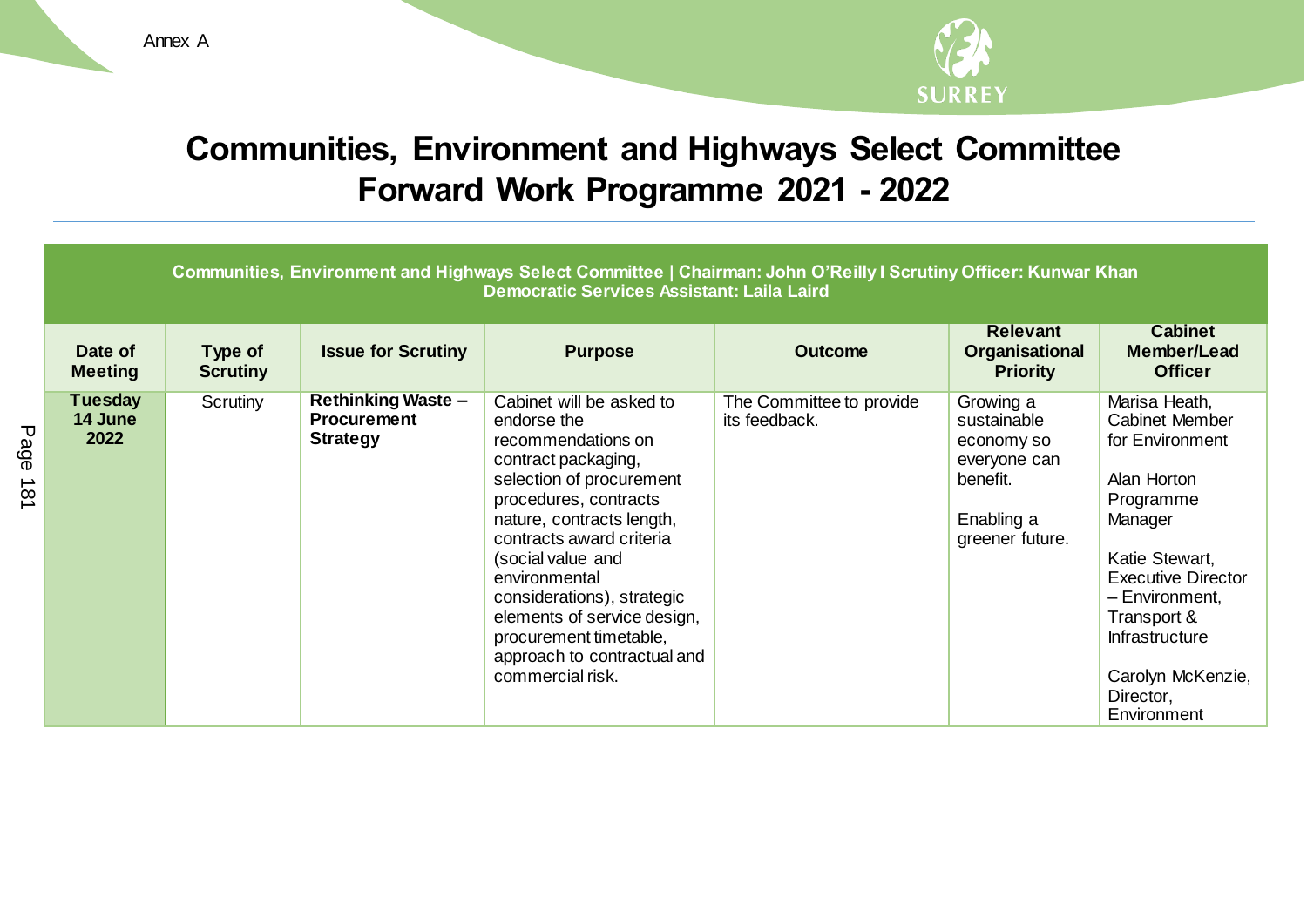| Scrutiny | Environment,<br><b>Transport &amp;</b><br><b>Infrastructure (ETI)</b><br><b>Performance Report</b> | ETI are revising the<br>framework under which<br>performance is managed<br>and will also be conducting<br>a 'deep dive' of<br>performance in April to<br>present to Corporate<br>Leadership Team (CLT).<br>Presenting this in June will<br>also enable us to give a full<br>year report for 2021/22.                                                                 | The Committee to review<br>the performance, provide<br>oversight and feedback.              | Empowering<br>communities<br>Enabling a<br>greener future                                          | Matt Furniss,<br><b>Cabinet Member</b><br>for Transport &<br>Infrastructure<br>Marisa Heath,<br><b>Cabinet Member</b><br>for Environment<br>Katie Stewart,<br><b>Executive Director</b><br>- Environment,<br>Transport &<br>Infrastructure<br>Jo Diggens,<br>Planning,<br>Performance &<br>Improvement<br>Manager<br>Natalie Fisken,<br>Chief of Staff |
|----------|----------------------------------------------------------------------------------------------------|----------------------------------------------------------------------------------------------------------------------------------------------------------------------------------------------------------------------------------------------------------------------------------------------------------------------------------------------------------------------|---------------------------------------------------------------------------------------------|----------------------------------------------------------------------------------------------------|--------------------------------------------------------------------------------------------------------------------------------------------------------------------------------------------------------------------------------------------------------------------------------------------------------------------------------------------------------|
| Scrutiny | <b>Minerals &amp; Waste</b><br><b>Local Plan</b>                                                   | The Minerals and Waste<br>Local Plan is currently out<br>to public consultation until 7<br>March, results of which will<br>be shared with the<br>Communities, Environment<br>& Highways (CEH) Select<br>Committee.<br>Following this the team will<br>be putting together the<br>preferred options (which will<br>also go out to consultation<br>later in the year). | The Committee to review<br>the progress, consultation<br>response, and provide<br>feedback. | Enabling a<br>greener future<br>Growing a<br>sustainable<br>economy so<br>everyone can<br>benefit. | Matt Furniss,<br><b>Cabinet Member</b><br>for Transport &<br>Infrastructure<br>Katie Stewart,<br><b>Executive Director</b><br>- Environment,<br>Transport &<br>Infrastructure<br>Ibrahim Mustafa,<br><b>Principal Planning</b><br><b>Policy Officer</b>                                                                                                |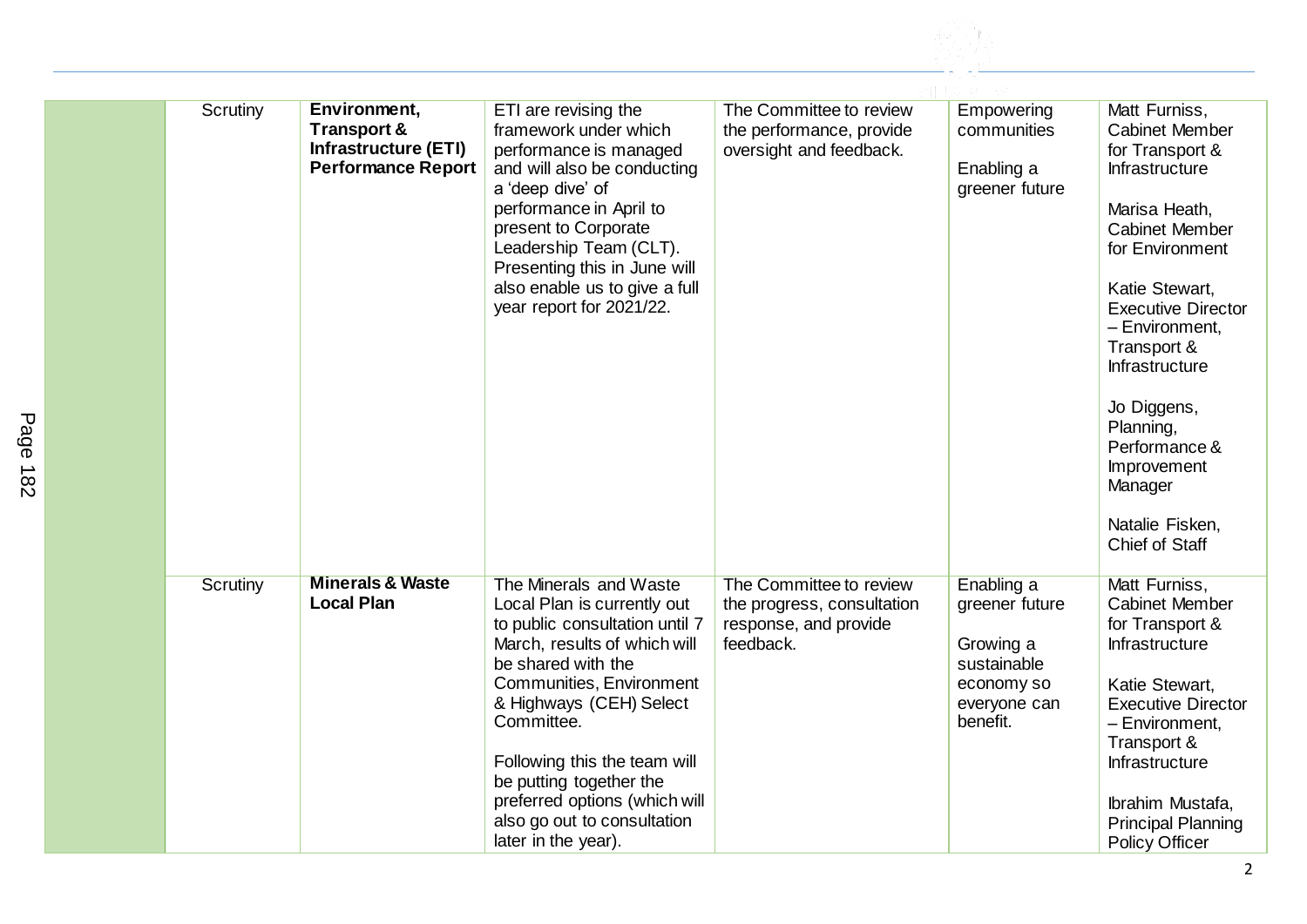

|                                             |                 |                                               | Preferred Options expected<br>later in the year.<br>NB. The Development Plan<br>adoption process will go via<br>Scrutiny, Cabinet and full<br>Council.                                                                                                |                                                                                                                                                               |                                                                      | Lee Parker,<br>Director,<br>Infrastructure,<br>Planning & Major<br>Projects<br>Caroline Smith,<br><b>Planning Group</b><br>Manager<br>Dustin Lees,<br>Minerals & Waste<br>Policy Team<br>Leader                                                                 |
|---------------------------------------------|-----------------|-----------------------------------------------|-------------------------------------------------------------------------------------------------------------------------------------------------------------------------------------------------------------------------------------------------------|---------------------------------------------------------------------------------------------------------------------------------------------------------------|----------------------------------------------------------------------|-----------------------------------------------------------------------------------------------------------------------------------------------------------------------------------------------------------------------------------------------------------------|
| <b>Thursday</b><br><b>6 October</b><br>2022 | Scrutiny        | <b>Healthy Streets</b>                        | A report about the Council's<br>Street Design Guide,<br>following consultation. The<br>guide provides advice to all<br>those involved in designing<br>and delivering the transport<br>infrastructure elements of<br>new development within<br>Surrey. | The Committee to provide<br>its feedback on the Council's<br>Street Design Guide,<br>following consultation & prior<br>to adoption by Cabinet and<br>Council. | <b>Tackling health</b><br>inequality<br>Enabling a<br>greener future | Matt Furniss,<br><b>Cabinet Member</b><br>for Transport &<br>Infrastructure<br>Katie Stewart,<br><b>Executive Director</b><br>- Environment,<br>Transport &<br>Infrastructure<br>Lee Parker,<br>Director $-$<br>Infrastructure,<br>Planning & Major<br>Projects |
|                                             | <b>Scrutiny</b> | <b>Climate Change</b><br><b>Delivery Plan</b> | To receive a progress<br>report.                                                                                                                                                                                                                      | The Committee to review<br>the progress on climate<br>change action plan.                                                                                     | Enabling a<br>greener future.                                        | Marisa Heath,<br><b>Cabinet Member</b><br>for Environment                                                                                                                                                                                                       |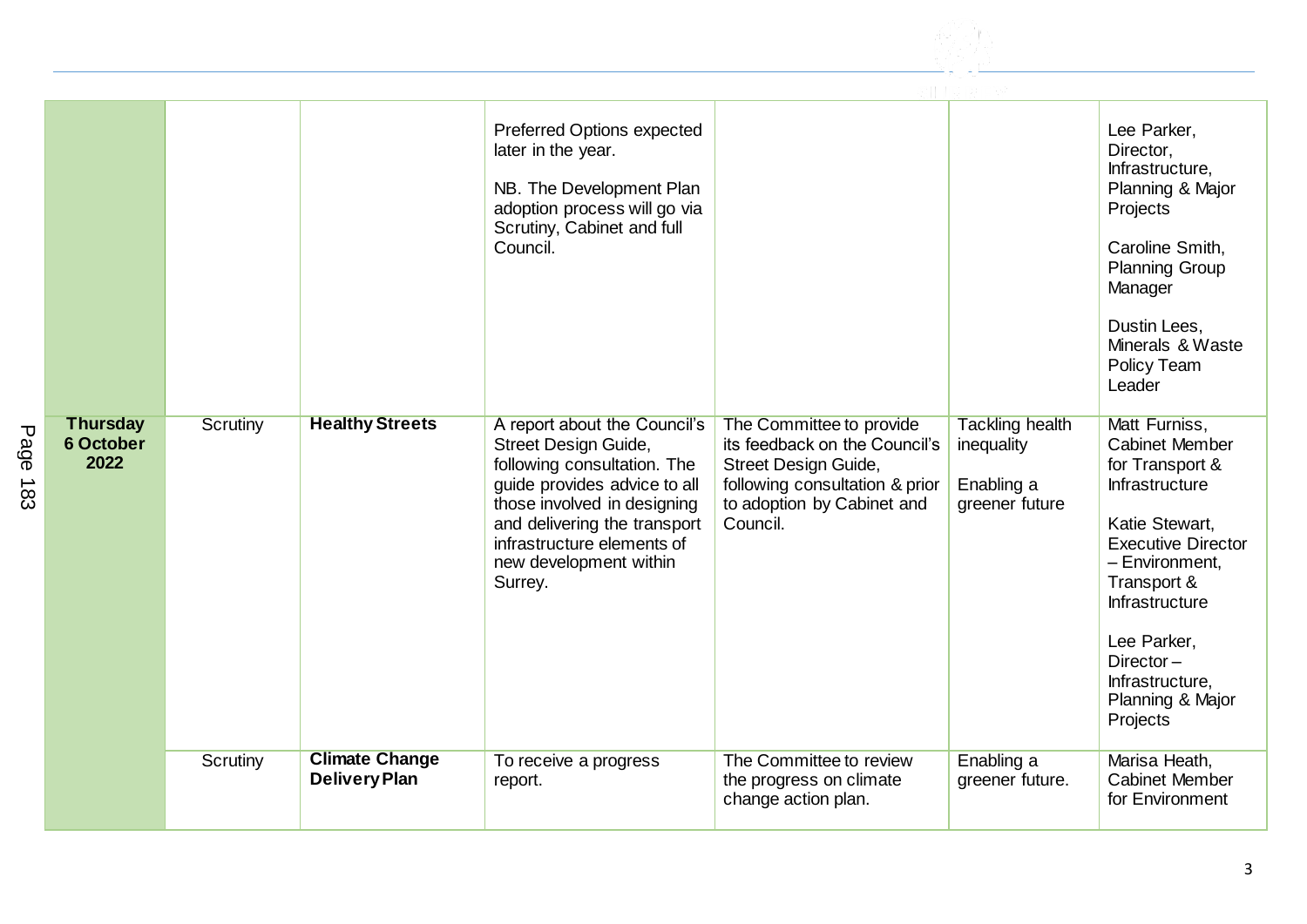

|                                     |                 |                                                                                 |                                                                              |                                                                                                                                                  |                                                                    | Katie Stewart,<br><b>Executive Director</b><br>- Environment,<br>Transport &<br>Infrastructure<br>Carolyn McKenzie,<br>Director,<br>Environment                                                                                                   |
|-------------------------------------|-----------------|---------------------------------------------------------------------------------|------------------------------------------------------------------------------|--------------------------------------------------------------------------------------------------------------------------------------------------|--------------------------------------------------------------------|---------------------------------------------------------------------------------------------------------------------------------------------------------------------------------------------------------------------------------------------------|
|                                     | <b>Scrutiny</b> | <b>SFRS Inspection</b><br>Improvement Plan-<br><b>Update</b>                    | To receive a progress<br>report.                                             | The Committee to review<br>the progress on the action<br>plan.                                                                                   | Empowering<br>communities                                          | Kevin Deanus,<br><b>Cabinet Member</b><br>for Community<br>Safety<br><b>Steve Owen</b><br>Hughes, Chief Fire<br><b>Officer and Director</b><br>of Community<br><b>Protection Group</b>                                                            |
| <b>Monday</b><br>5 December<br>2022 | <b>Scrutiny</b> | <b>Scrutiny of Draft</b><br><b>Budget 2023/24</b><br><b>Draft Budget Report</b> | <b>Select Committee to</b><br>receive draft budget<br>proposals for 2023/24. | <b>The Select Committee</b><br>scrutinises the Council's<br>budget proposals, provides<br>feedback and makes<br>recommendations, if<br>required. | Growing a<br>sustainable<br>economy so<br>everyone can<br>benefit. | Becky Rush,<br><b>Cabinet Member</b><br>for Finance &<br><b>Resources</b><br>Leigh Whitehouse,<br>Deputy Chief<br>Executive &<br><b>Executive Director</b><br>of Resources<br>Anna D'Alessandro<br>Finance Director,<br>Corporate &<br>Commercial |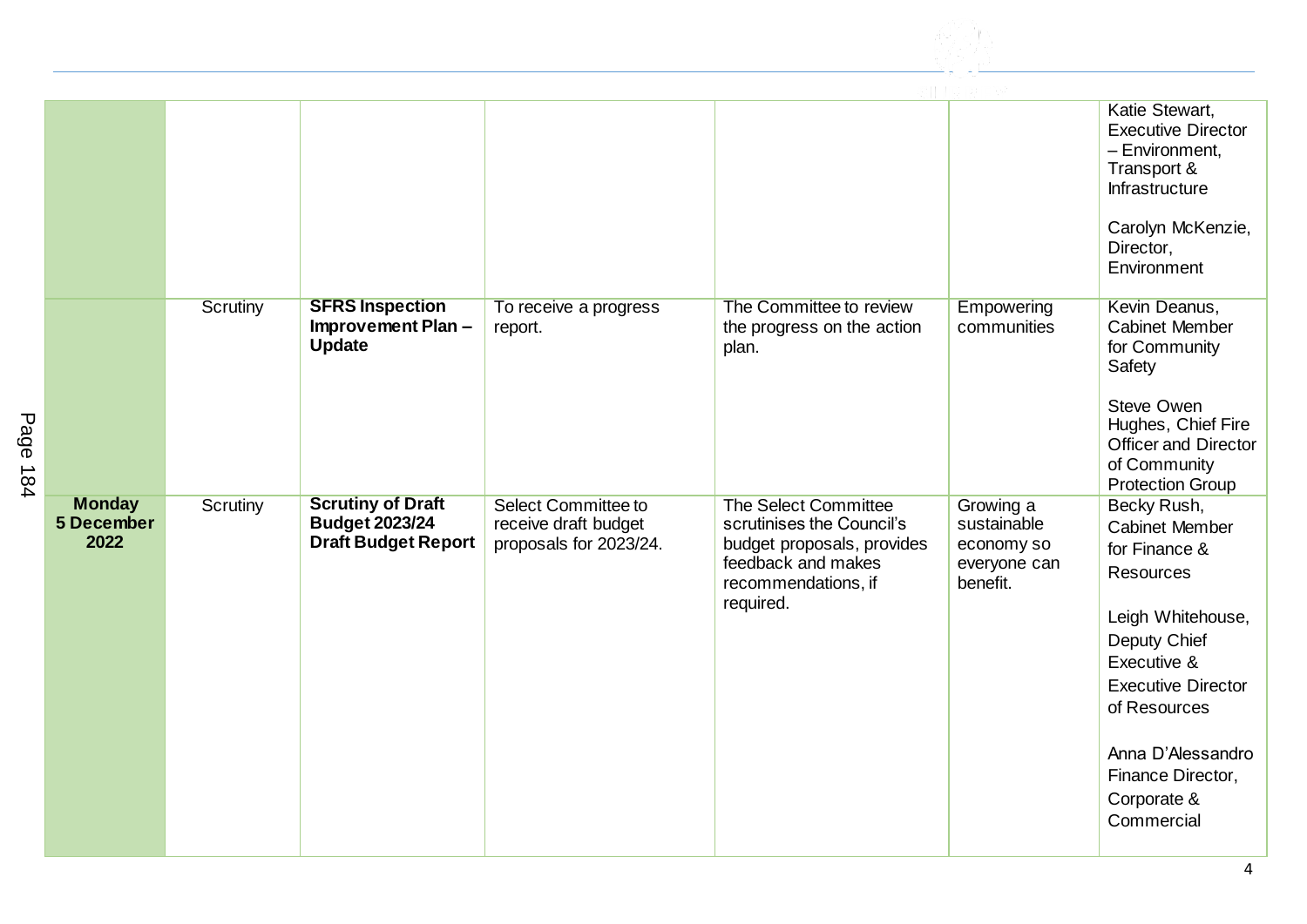

|  |  |  | Rachel Wigley,                            |
|--|--|--|-------------------------------------------|
|  |  |  | Director Finance,                         |
|  |  |  | Insights &                                |
|  |  |  | Performance                               |
|  |  |  | Mark Hak-Sanders,                         |
|  |  |  | <b>Strategic Finance</b>                  |
|  |  |  | <b>Business Partner</b>                   |
|  |  |  | Nicola O'Connor,                          |
|  |  |  | <b>Strategic Finance</b>                  |
|  |  |  | <b>Business Partner</b>                   |
|  |  |  | Tony Orzieri,<br><b>Strategic Finance</b> |
|  |  |  | <b>Business Partner</b>                   |

| <b>Member Reference Groups, Task and Finish Groups</b> |  |  |
|--------------------------------------------------------|--|--|
|                                                        |  |  |
|                                                        |  |  |

| (Dates)      | (Type)       | (Issue)                | (Purpose)                      | (Outcome)                    | Membership:            |
|--------------|--------------|------------------------|--------------------------------|------------------------------|------------------------|
|              |              |                        |                                |                              |                        |
|              |              |                        |                                |                              |                        |
| Aug-Nov 21   | Pre decision | <b>Greener Futures</b> | To consider and provide pre    | To provide comments and      | Membership:            |
|              | scrutiny and | Reference Group        | decision feedback on           | steer from the scrutiny's    | Andy MacLeod-          |
| (on-going as | monitoring   | (GFRG)                 | <b>Climate Change Delivery</b> | point of view in formulating | (Chair)                |
|              |              |                        |                                |                              |                        |
| required)    |              |                        | Plan (CCDP) for 2021-2025      | the Cabinet report.          | John O'Reilly -        |
|              |              |                        | and Surrey Transport Plan      |                              | ex-officio             |
|              |              |                        | $(STP)$ .                      |                              |                        |
|              |              |                        |                                |                              | Jordan Beech           |
|              |              |                        |                                |                              | Stephen                |
|              |              |                        | It is suggested by the         |                              | Cooksey                |
|              |              |                        | service that the Greener       |                              |                        |
|              |              |                        |                                |                              | Jonathan Hulley        |
|              |              |                        | <b>Futures Reference Group</b> |                              | <b>Catherine Baart</b> |
|              |              |                        | also looks at the following:   |                              | Paul Deach             |
|              |              |                        |                                |                              |                        |
|              |              |                        |                                |                              | Lance Spencer          |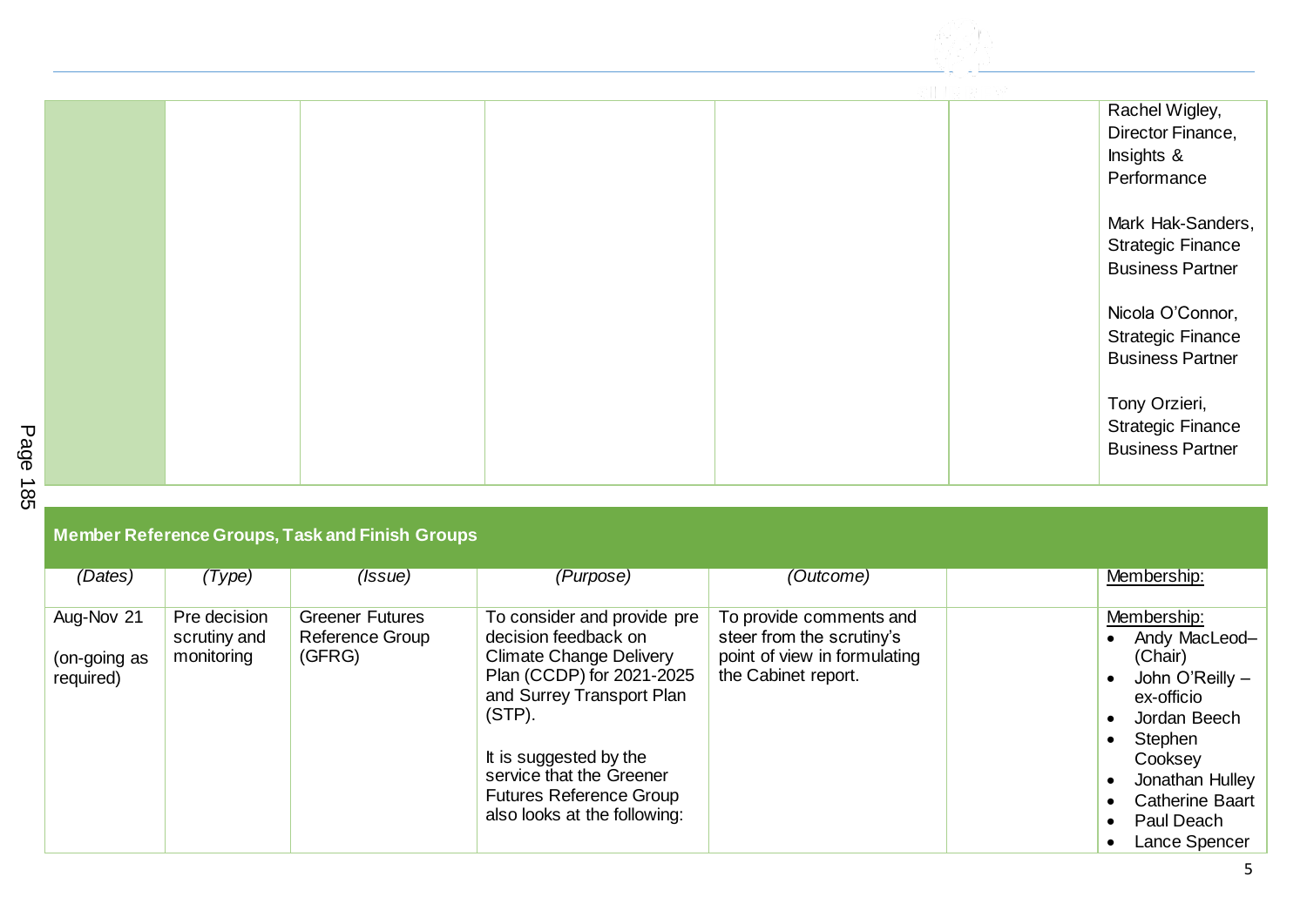| <b>Buses Back Better</b><br>(previously been to the<br>Select Committee)                   |                                                                                                                                                                                                |
|--------------------------------------------------------------------------------------------|------------------------------------------------------------------------------------------------------------------------------------------------------------------------------------------------|
| Already has been looked at<br>by the GFRG. Cabinet will                                    |                                                                                                                                                                                                |
| feedback received from the<br>statutory consultation on the<br>draft Surrey Transport plan |                                                                                                                                                                                                |
| <b>Transport Plan Core</b><br>Strategy and give approval                                   |                                                                                                                                                                                                |
| website.                                                                                   |                                                                                                                                                                                                |
| Government's Green<br>Homes Grant Local<br><b>Authority Delivery</b><br>(GHGLAD)           |                                                                                                                                                                                                |
| Cabinet will be asked to<br>approve the procurement of<br>GHGLAD2 and Sustainable          |                                                                                                                                                                                                |
| Grant (HUG) and Local<br>Authority Delivery (LAD3)<br>and also receiving Public            |                                                                                                                                                                                                |
| Scheme 3 (PSDS3) funding<br>and procurement approach<br>for delivery agent                 |                                                                                                                                                                                                |
| NB. Focus of the next<br>GFRG meeting will be                                              |                                                                                                                                                                                                |
|                                                                                            | <b>Surrey Transport Plan</b><br>be asked to note the<br>and adopt the Surrey<br>to publish the plan on the<br>Warmth - Home Upgrade<br><b>Sector Decarbonisation</b><br>engagement priorities. |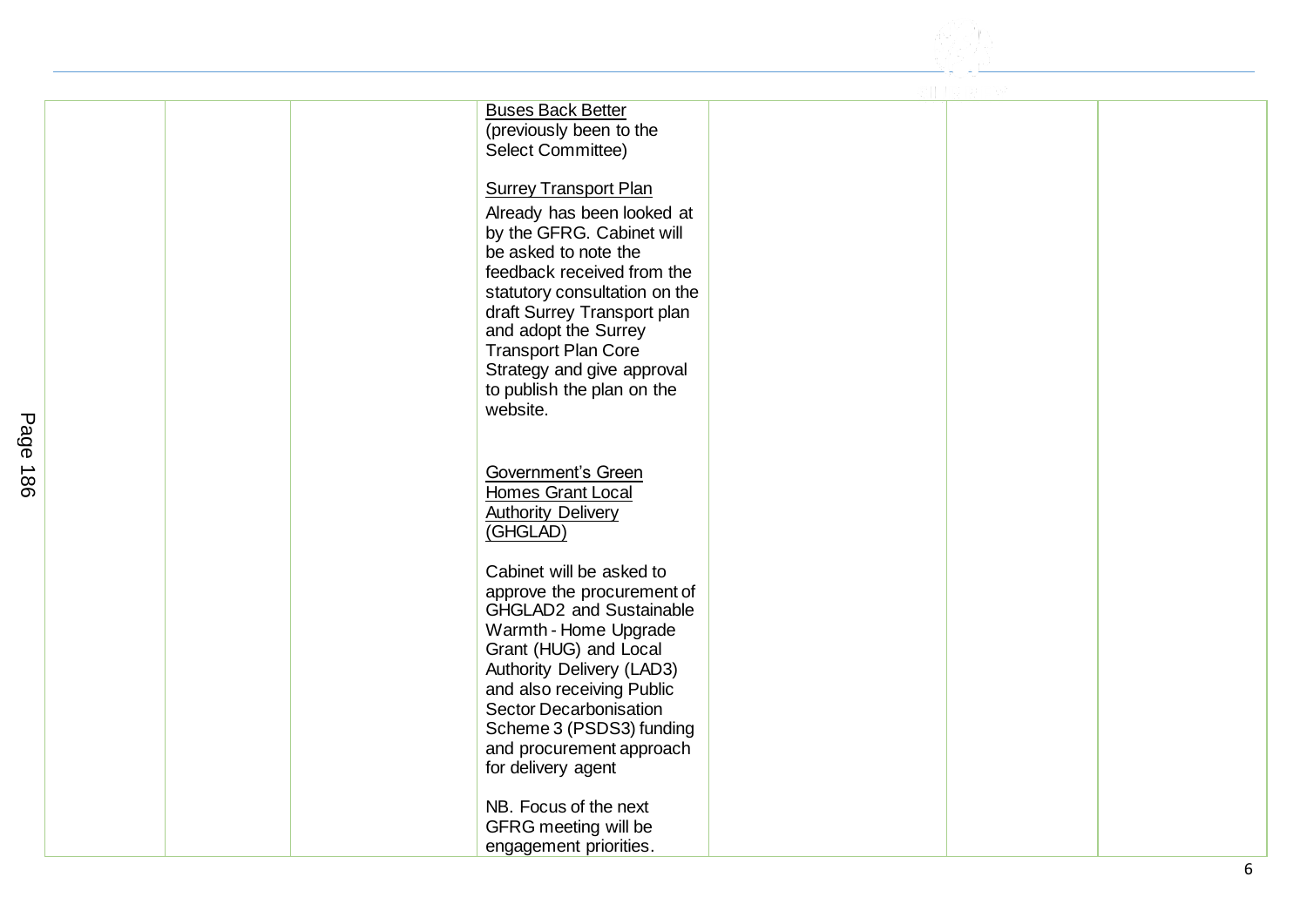| February<br>2022<br>(on-going as<br>required) | Pre decision<br>scrutiny and<br>monitoring | <b>Electric Vehicle</b><br><b>Reference Group</b><br>(EVRG)           | To provide constructive<br>challenge, support and<br>feedback, culminating in<br>recommendations to ensure<br>that the proposed business<br>model for procurement, the<br>contract specification and<br>the network plan are robust,<br>realistic and deliverable. | To provide comments and<br>scrutiny in relation to the<br>following:<br>1. Does the current rate of<br>EV uptake and<br>chargepoint provision<br>align to the 2020<br>forecasts and support<br>the proposed business<br>model?<br>2. What outcomes should<br>be included in the<br>contract specification,<br>and have we identified<br>the appropriate technical<br>elements?<br>3. What approach should<br>be taken to build an<br>effective and lasting<br>Chargepoint network<br>plan that engages with<br>residents and the wider<br>public to optimise the<br>locations? | Membership:<br>John O'Reilly<br>(Chairman of the<br>Reference Group)<br>Andy Macleod<br>Lance Spencer<br><b>Catherine Baart</b><br><b>Stephen Cooksey</b><br>John Furey |  |
|-----------------------------------------------|--------------------------------------------|-----------------------------------------------------------------------|--------------------------------------------------------------------------------------------------------------------------------------------------------------------------------------------------------------------------------------------------------------------|--------------------------------------------------------------------------------------------------------------------------------------------------------------------------------------------------------------------------------------------------------------------------------------------------------------------------------------------------------------------------------------------------------------------------------------------------------------------------------------------------------------------------------------------------------------------------------|-------------------------------------------------------------------------------------------------------------------------------------------------------------------------|--|
|                                               |                                            | To be received in writing/informal briefing sessions/a member seminar |                                                                                                                                                                                                                                                                    |                                                                                                                                                                                                                                                                                                                                                                                                                                                                                                                                                                                |                                                                                                                                                                         |  |
|                                               |                                            |                                                                       |                                                                                                                                                                                                                                                                    |                                                                                                                                                                                                                                                                                                                                                                                                                                                                                                                                                                                |                                                                                                                                                                         |  |
| March<br>2022 (TBC)                           | Rural internet speed                       |                                                                       | All Member seminar by the<br>service, possibly in<br>February/March.                                                                                                                                                                                               |                                                                                                                                                                                                                                                                                                                                                                                                                                                                                                                                                                                | Natalie Bramhall,<br>Cabinet Member for<br>Economic<br>Development and<br>Property                                                                                      |  |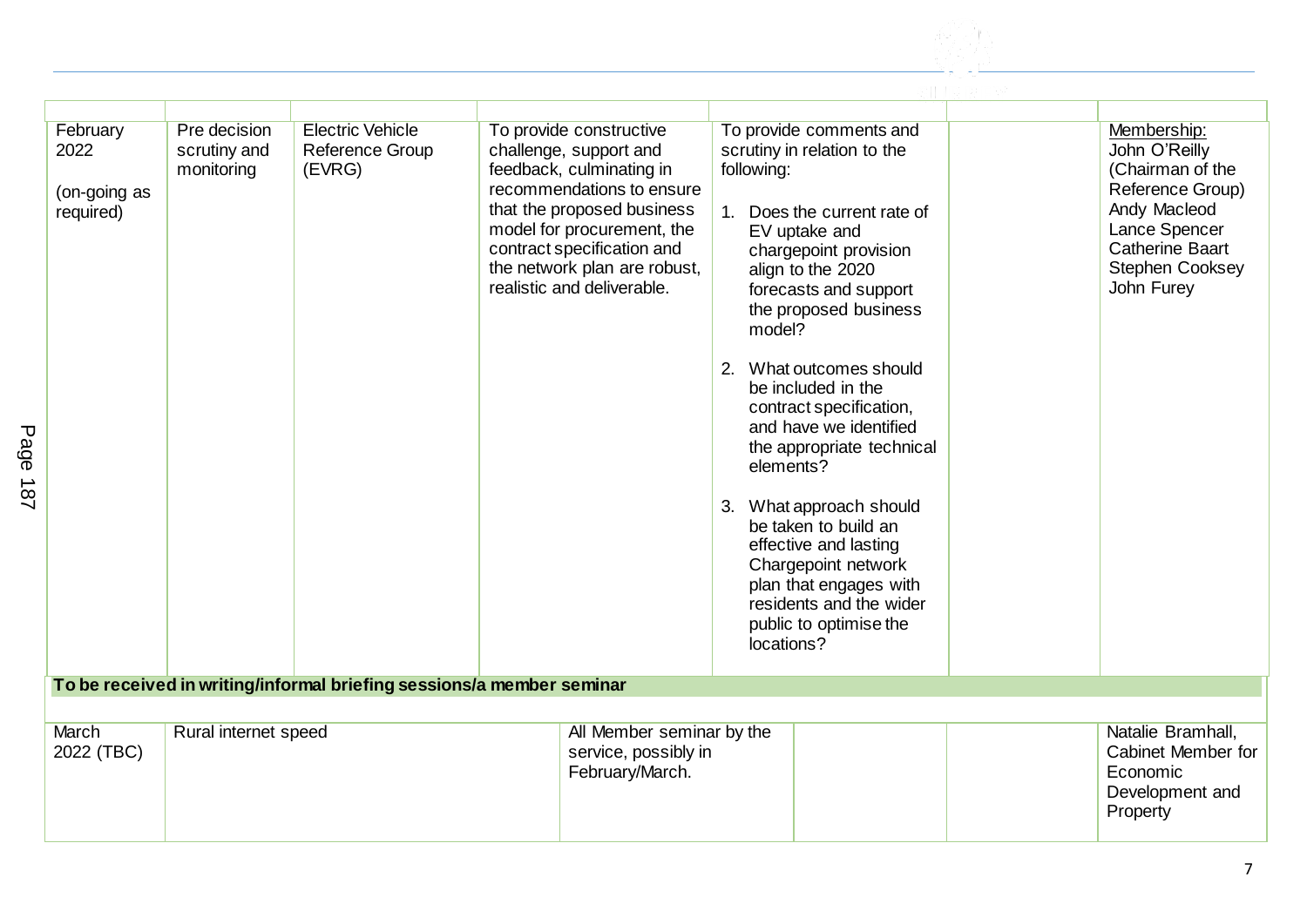

|                                                                                       |                                              | Dawn Redpath,<br>Director - Economy<br>and Growth                                                                                                                       |
|---------------------------------------------------------------------------------------|----------------------------------------------|-------------------------------------------------------------------------------------------------------------------------------------------------------------------------|
| Surrey County Council response to Surrey's 2050<br><b>Place Ambition Consultation</b> | All Member Seminar on 28<br>February.        | Katie Stewart,<br><b>Executive Director</b><br>- Environment,<br>Transport and<br>Infrastructure<br>Jo Diggens,<br>Planning,<br>Performance &<br>Improvement<br>Manager |
| Road Safety & Safety outside schools (not<br>Cabinet)                                 | All Member Seminar on 7<br><b>March 2022</b> | Katie Stewart,<br><b>Executive Director</b><br>- Environment,<br>Transport and<br>Infrastructure<br>Jo Diggens,<br>Planning,<br>Performance &<br>Improvement<br>Manager |
| Buses Back Better - An enhanced partnership<br>plan for Surrey                        | All Member Seminar 14<br>March.              | Katie Stewart,<br><b>Executive Director</b><br>- Environment,<br>Transport and<br>Infrastructure<br>Jo Diggens,<br>Planning,<br>Performance &                           |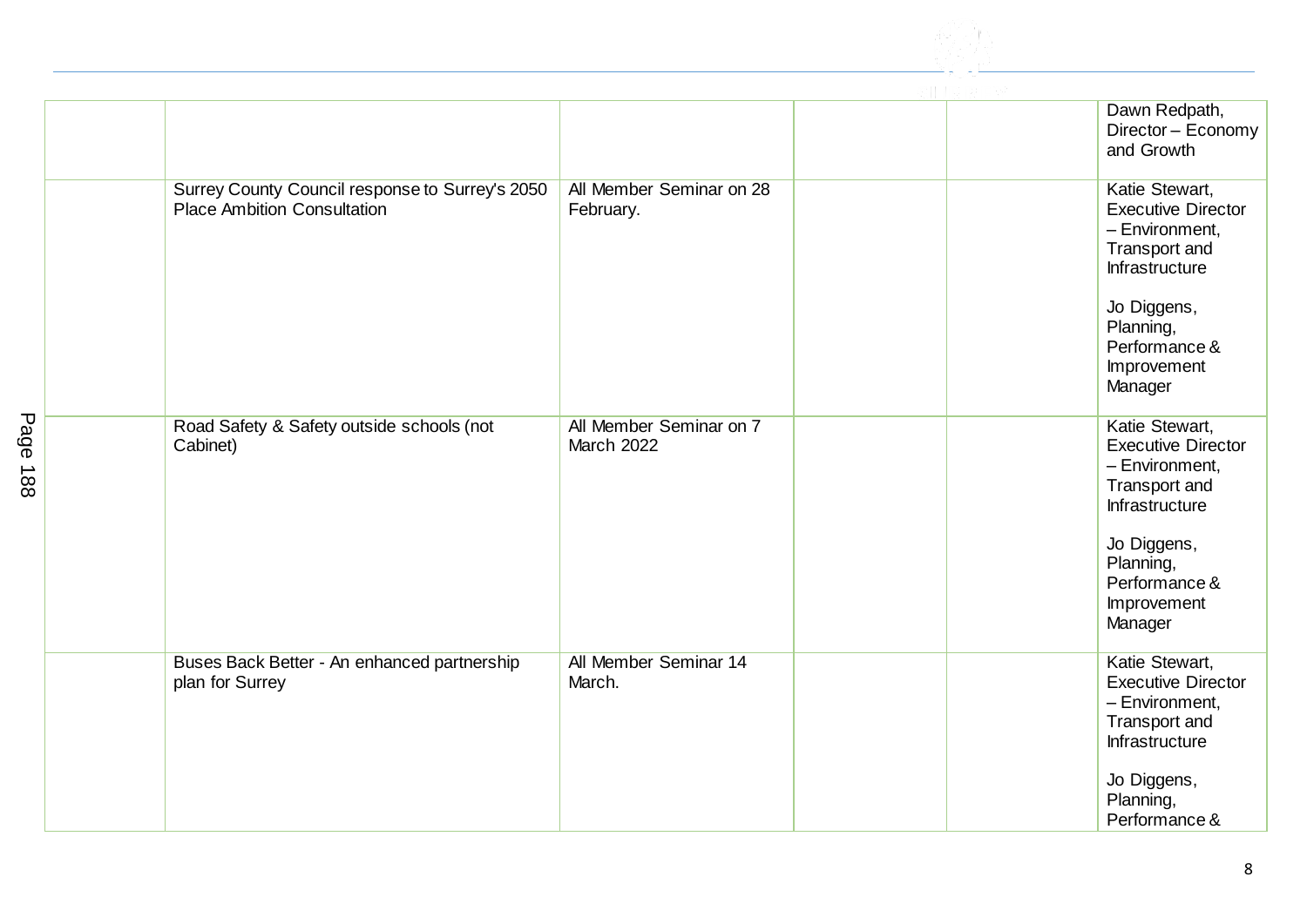

|                                                           |                                                                                                                                                        | Improvement<br>Manager                                                                                                                                                  |
|-----------------------------------------------------------|--------------------------------------------------------------------------------------------------------------------------------------------------------|-------------------------------------------------------------------------------------------------------------------------------------------------------------------------|
| Community Tree Strategy & Tree Programme<br>(not Cabinet) | All Member Seminar 28<br><b>March 2022</b>                                                                                                             | Katie Stewart,<br><b>Executive Director</b><br>- Environment,<br>Transport and<br>Infrastructure<br>Jo Diggens,<br>Planning,<br>Performance &<br>Improvement<br>Manager |
| <b>Hydrogen Fuel Cell buses</b>                           | A briefing note to update<br>CEH Committee members.<br>Please also see proposals<br>around Buses Back Better<br>item above.<br>(Date to be confirmed). | Katie Stewart,<br><b>Executive Director</b><br>- Environment,<br>Transport and<br>Infrastructure<br>Jo Diggens,<br>Planning,<br>Performance &<br>Improvement<br>Manager |
| Highway environmental maintenance agreements              | A briefing note to update<br>Communities, Environment<br>and Highways (CEH) Select<br>Committee members.<br>(Date to be confirmed).                    | Katie Stewart,<br><b>Executive Director</b><br>- Environment,<br>Transport and<br>Infrastructure<br>Jo Diggens,<br>Planning,<br>Performance &<br>Improvement<br>Manager |